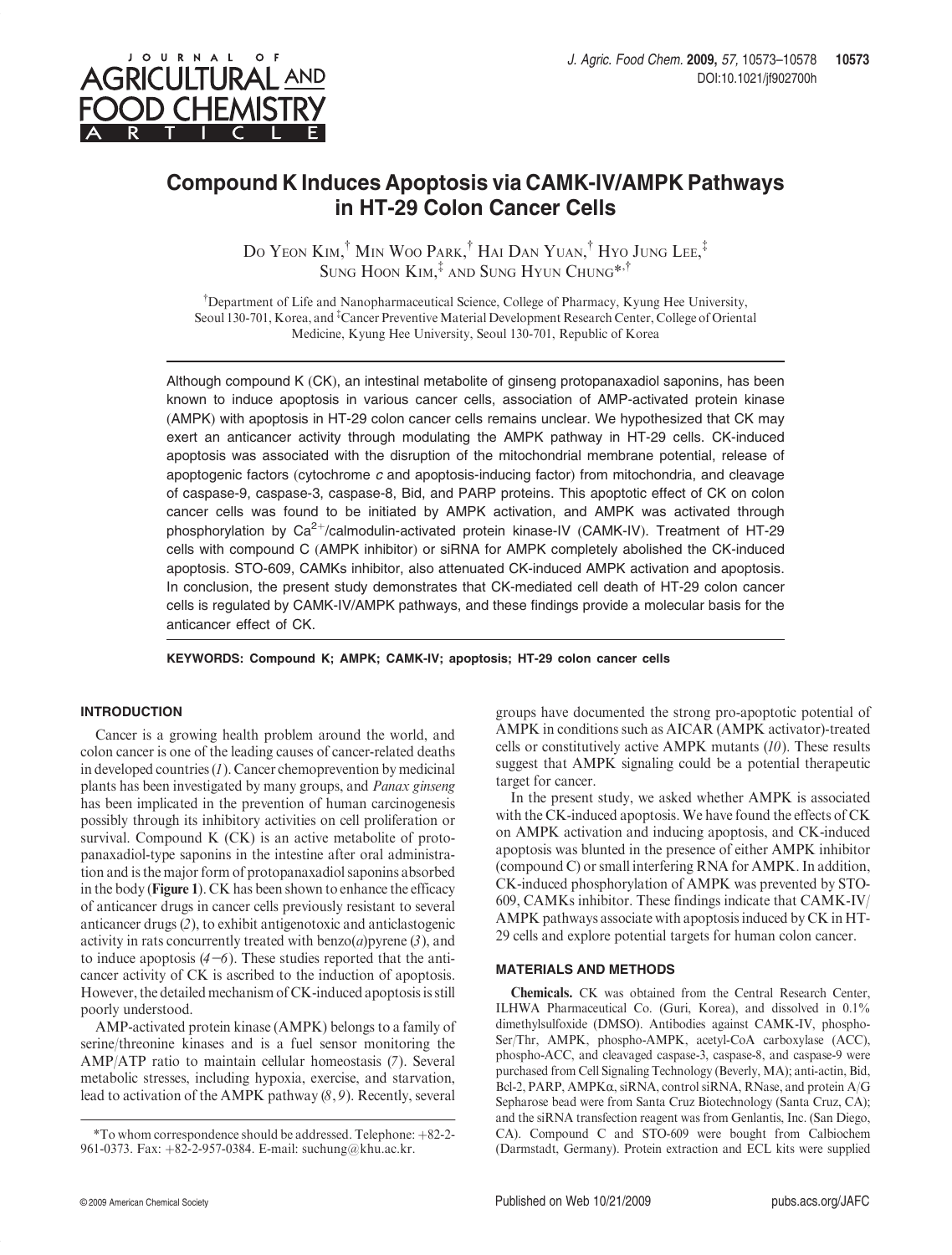

Figure 1. Chemical structure of CK.

from Intron Biotechnology, Inc. (Beverly, MA). Other reagents and chemicals were of analytical grade.

Cell Culture and Preparation of Whole Cell Lysates. The human colon cancer HT-29 cell line was purchased from the Korean Cell Line Bank (Seoul, Korea). HT-29 cells were cultured in RPMI (GibcoBL, Grand Island, NY) containing 10% fetal bovine serum, 100 unit/mL penicillin, and 100 μg/mL streptomycin in an atmosphere of 95% air and  $5\%$  CO<sub>2</sub> at 37 °C. For preparation of whole cell lysates to detect phosphoproteins, cells were washed with ice-cold phosphate-buffered saline (PBS) and lysed using a protein extraction kit. Insoluble protein was removed by centrifugation at 10000g for 20 min, and the protein concentration in cell lysates was measured using a Bio-Rad protein assay kit (Hercules, CA).

Cell Cycle Analysis. After treatment, both floating and attached cells were collected by low-speed centrifugation, washed in PBS, and then fixed in 70% ethanol at 4 °C overnight. Ethanol-fixed cells were resuspended in PBS containing 0.1 mg/mL RNase and incubated at  $37^{\circ}$ C for 30 min. The pelleted cells were subsequently stained with 50  $\mu$ g/mL propidium iodide (PI) for 30 min at room temperature. The relative DNA content per cell was analyzed using a BD FACSCalibur flow cytometer (BD Biosciences, San Jose, CA).

**Immunoprecipitation.** A total of 300  $\mu$ g of cell lysate was precleared with protein A/G-Sepharose beads, and supernatant was incubated with CAMK-IV antibody for 4 h at  $4^{\circ}$ C. The reaction mixture was then mixed with protein-A/G Sepharose beads, incubated for 2 h at 4  $\degree$ C, and centrifuged at 1000g for 1 min, and the precipitate was collected. The precipitate was washed twice with PBS;  $1 \times$  sodium dodecyl sulfate (SDS) buffer was added and boiled for 1 min; and then the supernatant was collected. The phosphorylation of CAMK-IV was detected by Western blot.

Subcellular Fractionation. The method for the preparations of nucleus and cytosol fraction was modified from a previous report (11). HT-29 cells were washed with ice-cold PBS and resuspended in ice-cold lysis buffer [20 mM *N*-2-hydroxyethylpiperazine-*N*'-2-ethanesulfonic acid (HEPES)-KOH at pH 7.0, 10 mM KCl, 1.5 mM  $MgCl<sub>2</sub>$ , 1 mM ethylenediaminetetraacetic acid (EDTA), 1 mM ethylene glycol bis(2-aminoethyl ether)- $N, N, N', N'$ -tetraacetic acid (EGTA), 1 mM dithiothreitol (DTT), 0.1 mM phenylmethylsulphonyl fluoride (PMSF), and 10  $\mu$ g/mL of pepstatin A and leupeptin] containing 250 mM sucrose for 30 min on ice. Cells were sonicated 3 times during this period. After centrifugation 10 min at 3500g, the supernatant (cytosol) was collected and stored at  $-70^{\circ}$ C for analysis. The pellet fraction (nucleus) was solubilized with a protein extraction kit and centrifuged at  $10000g$  for 20 min at 4 °C. The supernatant was collected and stored at  $-70$  °C for analysis.

Western Blot Analysis. Equal amounts of protein  $(40 \mu g / \text{lane})$  were resolved by 10% SDS-polyacrylamide gel electrophoresis (PAGE), transferred to polyvinylidene difluoride membranes (Millipore, Billerica, MA), and probed with appropriate primary and horseradish-conjugated secondary antibodies, as described previously (12). Anti-actin antibody was used as a loading control. The immunoreactive bands were visualized by enhanced chemiluminescence and quantified by densitometric analysis.

RNA Interference. To knock down the endogenous  $AMPK\alpha$ , HT29 cells were transiently transfected with 10 nM of chemically synthesized siRNA targeting  $AMPK\alpha1/2$  or with non-silencing control siRNA according to the recommendations of the manufacturer. Transfected cells were used for Western blot analysis.

Statistical Analysis. Results are representative of at least three independent experiments performed in triplicate and are expressed as mean  $\pm$  standard error (SE). Comparisons between groups were analyzed using Student's *t* test and considered significantly different when  $p \le 0.05$ .

#### RESULTS

CK Induces Apoptosis in HT-29 Cells. To evaluate the effect of CK on the proliferation of human colon cancer cells, we examined the apoptotic characteristics of the CK-treated human colon cancer cell population using flow cytometry to quantitatively analyze their cell cycle phase distribution. HT-29 cells were treated with CK at 10, 25, and 50  $\mu$ M for 24 h and compared to the untreated control. As shown in Figure 2A, the apoptotic sub-G<sub>1</sub> fraction was increased from 10.33 to 36.48% in HT-29 cells, whereas only 3.25% of the cells were in the sub- $G_1$  phase of the control group. These results indicate that CK induces apoptosis in HT-29 cells.

CK Induces Apoptosis via the Mitochondria-Dependent Pathway. In chemical-induced apoptosis, mitochondria play a central role in the commitment of cells to apoptosis through cytochromec-dependent or -independent pathways. To elucidate the molecular mechanism of CK-induced apoptosis in HT-29 cells, we examined the expression of proteins associated with apoptosis. HT-29 cells were treated with 50  $\mu$ M CK for up to 24 h (**Figure 2B**) or exposed to the indicated concentrations of CK for 24 h (Figure 2C). Our data showed that CK induces the release of cytochrome c from mitochondria to the cytosol and apoptosisinducing factor (AIF) from the cytosol to the nucleus in time- and concentration-dependent manners. Caspase-3, poly(ADP-ribose)polymerase (PARP), and Bid, well-known downstream molecules of cytochrome  $c$ , were also cleaved in time- and concentration-dependent manners. In contrast, the expression of B-cell CLL/lymphoma 2 (Bcl2) protein, an anti-apoptotic molecule, decreased in time- and concentration-dependent manners. These data suggest that CK induces mitochondria-dependent apoptosis through cytochrome-c-dependent and -independent pathways.

CK Induces Apoptosis via AMPK Activation. Several reports demonstrated that activation of AMPK can lead to the induction of apoptosis in many human cancer cells  $(13-15)$ . Therefore, we investigated whether phosphorylation of AMPK is induced by CK. HT-29 cells were treated with 50  $\mu$ M CK for up to 24 h and were exposed with indicated concentrations of CK for 24 h. In comparison to the basal level (0 time), CK markedly stimulated the phosphorylation of AMPK in time- and concentrationdependent manners (panels A and B of Figure 3). No change in the expression of endogenous  $AMPK\alpha$  was noted by immunoblotting with the  $AMPK\alpha2$  antibody. The time- and concentration-dependent phosphorylations of ACC, the main downstream protein of AMPK, ascertains activation of AMPK. If AMPK activation is associated with cytotoxic activity of CK, blocking AMPK activation with compound C, an AMPK inhibitor, should blunt the cytotoxic effect of CK. To confirm whether AMPK activation by CK is responsible for inducing apoptosis in cancer cells, HT-29 cells were treated with compound  $C(10-20)$  $\mu$ M). Pretreatment of HT-29 cells with compound C significantly attenuated phosphorylations of AMPK and ACC in concentration-dependent manners (Figure 3C). As shown in Figure 3D, CK-induced apoptosis was completely abrogated by compound C. These results indicate that AMPK activation is associated with the induction of apoptosis.

AMPK Regulates the CK-Induced Apoptotic Signaling Pathway. Next, we examined whether CK-induced AMPK activation is associated with the expression of apoptosis proteins. As shown in panels E and F of Figure 3, CK-induced activation of AIF and cytochrome-c-dependent pro-apoptotic molecules, such as cytochrome c, caspase-3, caspase-8, caspase-9, and PARP, were significantly suppressed in the presence of compound C. In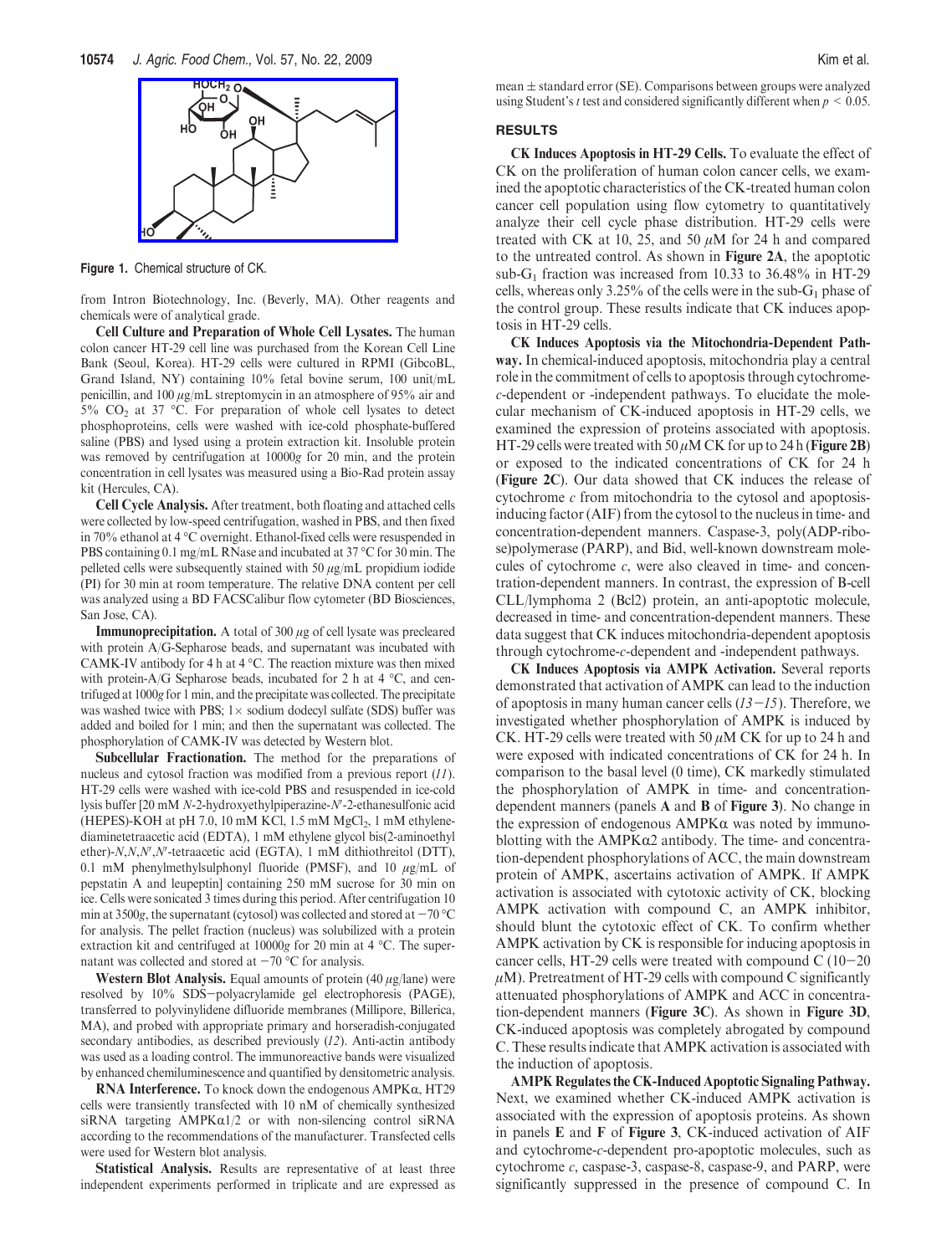

Figure 2. Effects of CK on cell death in HT-29 colon cancer cells. Cells were incubated with increasing concentration of CK for 24 h, then stained with propidium iodide, and analyzed for DNA content by flow cytometry. Data were obtained from 30 000 events and were represented as a percentage of cells in the sub-G<sub>1</sub> phase. Data were mean  $\pm$  SE of three independent experiments (\*\*\*, p < 0.001 versus control) (A). HT-29 cells were treated with 50  $\mu$ M CK for indicated times (B) or different concentrations (10-50  $\mu$ M) of CK for 24 h (C), and expression of apoptosis-related proteins were analyzed by Western blot using specific antibodies. The blot was reprobed with anti-actin antibody to confirm equal protein loading.



Figure 3. AMPK regulates CK-induced apoptosis in HT-29 cells. Cells were treated with 50  $\mu$ M CK for indicated times (A) or different concentrations (10-50  $\mu$ M) of CK for 24 h (B). After pre-incubation with compound C for 2 h, cells were treated with 50  $\mu$ M CK for 24 h and expressions of apoptosis-related signal molecules were determined by Western blot. Actin was used as an internal control to evaluate the relative expression of protein (C, E, and F). Apoptosis was determined by fluorescence-activated cell sorting (FACS) analysis of DNA fragmentation of propidium-iodide-stained nuclei (D). Data were mean  $\pm$  SE of three independent experiments ( $**$ ,  $p < 0.001$  versus control).

contrast, CK-induced decreases of Bcl2 and Bid protein expressions were reversed by treatment with compound C. To further confirm the role of AMPK in apoptosis, we knocked down AMPK in HT-29 cells using a siRNA. After transfection with siRNA for AMPK or control for 48 h, HT-29 cells were treated with 50  $\mu$ M CK for 24 h. Transfection with AMPK siRNA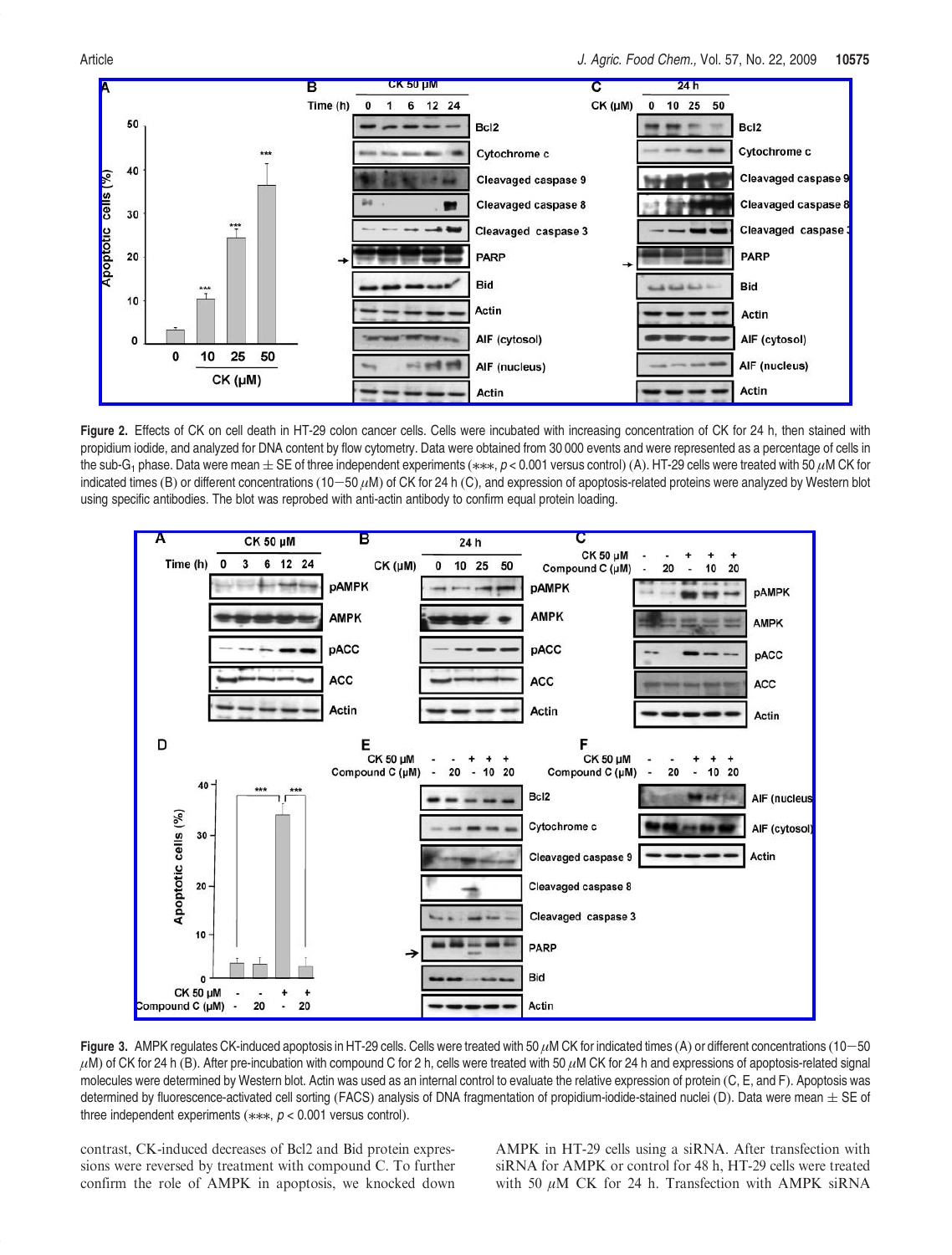

Figure 4. AMPK activation is necessary for CK-induced apoptotic cell death in HT-29 cells. HT-29 cells were transfected with either siRNA control or siRNA AMPK for 48 h and exposed to 50  $\mu$ M CK for 24 h; then Western blots for pAMPK and pACC (A), cytochrome c-dependent proteins (B) or AIF (C) were performed; and cell viability was compared (D). The scale bar depicted in D is 100  $\mu$ m.



Figure 5. CAMK-IV is an upstream kinase for CK-induced AMPK phosphorylation in HT-29 cells. Cells were treated with 50 μM CK for indicated times (A) and pre-incubated with STO-609 for 2 h prior to stimulation with CK (B). Samples were immunoprecipitated with an antibody against CAMK-IV, and Thr<sup>172</sup> phosphorylation was determined by Western blot. Phosphorylated forms of AMPK and ACC were concentration-dependently decreased in the presence of STO-609 (C).

significantly reduced AMPK expression compared to the control (Figure 4A). As expected, knockdown of AMPK expression by siRNA modulated apoptosis signals in caspase-dependent and -independent pathways (panels B and C of Figure 4). Figure 4D showed that AMPK knockout reduced the cytotoxic activity of CK. Therefore, we may conclude that CK induces mitochondriamediated apoptosis via AMPK activation in HT-29 cells.

CAMK-IV Is Upstream of AMPK Activation. In recent years, it has been reported that both the tumor-suppressor LKB1 (16) and  $Ca^{2+}/calmoduli$ n-activated protein kinase-IV (CAMK-IV) are AMPK kinases, which activate AMPK by directly phosphorylating Thr<sup>172</sup> (17). To examine whether CK is able to activate LKB1 and/or CAMK-IV in HT-29 cells, the cells were exposed to  $50 \mu$ M CK for 24 h and LKB1 and CAMK-IV protein expressions were analyzed by Western blot. As shown in panels  $A$  and  $B$  of Figure 5, HT-29 cells exhibited a time-dependent increase in CAMK-IV protein phosphorylation compared to control cells. However, there was no significant difference in LKB1 protein expression between CK-treated and control cells (data not shown). Next, we determined whether CAMK-IV activation is necessary for CKinduced AMPK phosphorylation using STO-609, CAMKs inhibitor. Pretreatment of HT-29 cells with STO-609 significantly attenuated phosphorylation of CAMK-IV in a concentrationdependent manner (Figure 5B), and inhibition of CAMK-IV by STO-609 abolished the phosphorylations of AMPK and ACC (Figure 5C).

#### **DISCUSSION**

Promising anticancer agents with strong inhibitory properties of survival-related proteins or activating capacities of apoptotic proteins are scrutinized for cancer treatments, especially those from natural origins because natural compounds are considered safe because they are derived from commonly consumed foodstuff. Ginseng radix, the root of P. ginseng C.A. Meyer, has been used as a traditional herbal medicine in Asian countries and is now widely used for preventive and therapeutic purposes. Recently, ginsenosides have been found to have many biological activities, including anti-inflammatory, anti-allergic, antidiabetic, and anticancer activities in cells or animals (18, 19). However, several groups have proposed that this ginsenoside acts as a prodrug that is metabolized to the active form by intestinal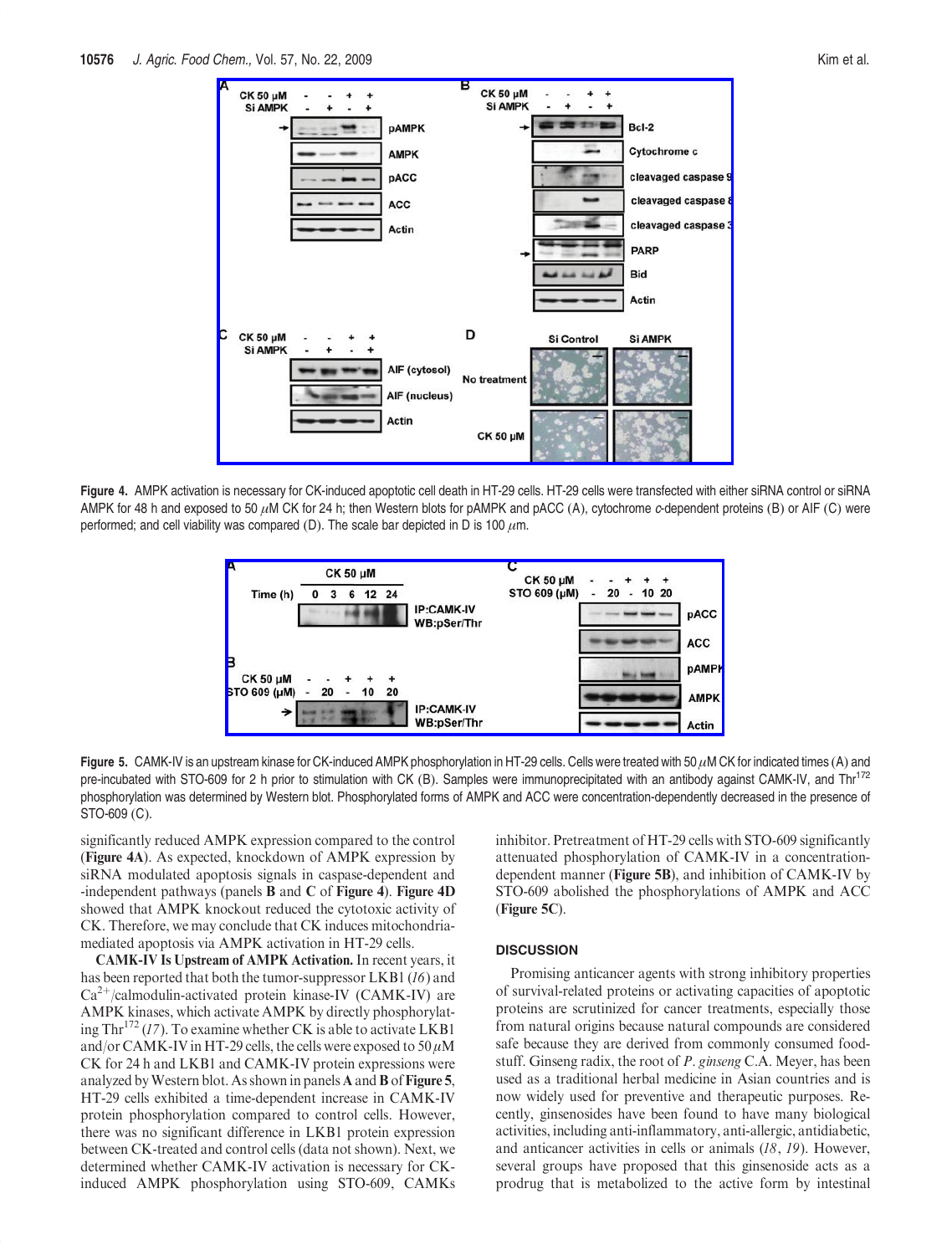bacteria. CK is a metabolite of protopanaxadiol ginsenoside formed by intestinal bacteria. Although the anticancer effects of CK have been documented in various cancer cells (19, 20), there were none on the apoptotic effect of CK in colon cancer cells associated with CAMK-IV/AMPK pathways.

Flow cytometric analyses revealed that CK increased the apoptotic sub- $G_1$  fraction in a concentration-dependent manner. However, there were no differences in the  $G_0/G_1$  fraction when compared to the basal level. In addition,  $p27<sup>KipI</sup>$  and  $p21^{WAF1/CIP1}$ , which are associated with  $G_1$  arrest, were not changed for up to 24 h (data not shown). These results suggest that CK exhibits antitumor activity through apoptosis induction rather than cell cycle arrest. The collapse of mitochondrial transmembrane potential mediates apoptosis, in that it allows the release of apoptotic mediators into the cytoplasm, such as cytochrome  $c$  and apoptosis-inducing factor (AIF). Cytochrome c normally resides in the mitochondrial inner membrane space and plays a central role in caspase-dependent cell death (21). Previous studies have already reported that CK plays an important role in triggering the mitochondria-mediated apoptosis pathway in different cancer cells in which caspases are the central components (18, 22). As shown in Figure 2, CK perturbed the mitochondrial membrane of HT-29 cells, resulting in the release of cytochrome c and cleavage of pro-caspase-9, pro-caspase-8, pro-caspase-3, and PARP proteins, indicating caspase-dependent apoptosis. Bcl2 and its homologue Bcl-XL, both anti-apoptotic factors, usually have roles in preventing mitochondrial membrane disruption and the release of cytochrome c and other proapoptotic factors; meanwhile, Bax/Bak-like protein and Bid, pro-apoptotic factors, promote these events (23, 24). In our study, CK downregulated anti-apoptotic Bcl2 protein expression, while Bax protein was not changed (data not shown). CK also induced the cleavage of Bid via activation of caspase-8. Truncated Bid (tBid) relocates to the mitochondria to further disturb the mitochondrial membrane; translocation of tBid to the mitochondria amplifies mitochondrial pathway activation (25).

CK also induced the release of AIF from mitochondria to the cytoplasm and translocation of AIF from the cytoplasm to the nucleus. AIF plays a central role in caspase-independent cell death, and AIF-mediated apoptosis has been observed in a large array of colon cancer cell lines. The interaction between AIF and cyclophlin A in the cytosol results in the DNAase activity of AIF (26). In the nucleus, AIF binds preferentially to single strands of DNA by electrostatic interactions between AIF (positively charged) and the negative charges of DNA. The key molecule of this cell death is PARP-1, which is a nuclear enzyme that is pivotal in the DNA damage network. When PARP-1 activation occurs, a PAR polymer is synthesized in the nucleus and released into the cytoplasm, where it leads to the release of AIF.

AMPK is a conserved serine/threonine protein kinase regulator of cellular metabolism that is activated in response to nutrient deprivation and pathological stress (27). Recent studies have revealed that AMPK inhibits cell growth and proliferation and also positively regulates apoptosis (28). However, its role in cell proliferation and cell survival remain poorly documented and somewhat controversial. Kim et al. recently reported that AMPK performs a function for protection against the cytotoxic effect of cisplatin, thereby implying that AMPK is one of the cellular factors determining the cellular sensitivity to cisplatin (29). In the present study, we have examined whether CK-induced apoptosis is associated with AMPK activation. We have demonstrated that CK stimulates AMPK activation in HT-29 cells. Consistently, the apoptotic effects of CK were completely abolished by inhibiting AMPK activity by either AMPK inhibitor (compound C) or

siRNA for AMPK (Figures 3 and 4). These results suggest that AMPK activation is associated with CK-induced apoptosis and serves as a positive regulator for apoptosis. We have also observed that CK induces phosphorylation of CAMK-IV, the upstream regulator of AMPK, in a time-dependent manner and CAMKs inhibitor STO-609 inhibited CK-induced AMPK phosphorylation (Figure 5C).

In conclusion, the present study demonstrates that ginsengderived CK reveals molecular events in HT-29 colon cancer cells, including inhibition of cell growth, induction of apoptosis, and activations of CAMK-IV and AMPK pathways. We have identified the CAMK-IV as one of the upstream regulators of AMPK and activation of AMPK as the key element in apoptosis induction caused by CK. These findings provide a molecular basis for the antiproliferation activity of CK, which seems to be a potential chemotherapeutic or chemopreventive agent.

# ABBREVIATIONS USED

CK, compound K; AMPK, AMP-activated protein kinase; ACC, acetyl-CoA carboxylase; PARP, poly(ADP-ribose)polymerase, Bcl-2, B-cell CLL/lymphoma 2; AIF, apoptosisinducing factor; CAMK-IV,  $Ca^{2+}/cal$ calmodulin-activated protein kinase-IV.

### LITERATURE CITED

- (1) Ferlay, J.; Autier, P.; Boninol, M.; Heanue, M.; Colombet, M.; Boyle, P. Estimates of the cancer incidence and mortality in Europe in 2006. *Ann. Oncol.* **2007**, 18 (3), 581–592.
- (2) Lee, S. J.; Sung, J. H.; Lee, S. J.; Moon, C. K.; Lee, B. H. Antitumor activity of a novel ginseng saponin metabolite in human pulmonary adenocarcinoma cells resistant to cisplatin. Cancer Lett. 1999, 144, 339–343.
- (3) Lee, B. H.; Lee, S. J.; Hur, J. H.; Sung, J. H.; Hur, J. D.; Moon, C. K. In vitro antigenotoxic activity of novel ginseng saponin metabolites formed by intestinal bacteria. Planta Med. 1998, 64, 500-503.
- (4) Oh, S. H.; Lee, B. H. A ginseng saponin metabolite-induced apoptosis in HepG2 cells involves a mitochondria-mediated pathway and its downstream caspase-8 activation and Bid cleavage. Toxicol. Appl. Pharmacol. 2004, 194, 221-229.
- (5) Oh, S. H.; Yin, H. Q.; Lee, B. H. Role of the FAS/Fas ligand death receptor pathway in ginseng saponin metabolite-induced apoptosis in HepG2 cells. Arch. Pharm. Res. 2004, 27, 402-406.
- (6) Yim, H. W.; Jong, H. S.; Kim, T. Y.; Choi, H. H.; Kim, S. G.; Song, S. H.; Kim, J.; Ko, S. J.; Lee, J. W.; Kim, T. Y.; Bang, Y. J. Cyclooxygenase-2 inhibits novel ginseng metabolite-mediated apoptosis. Cancer Res. 2005, 65, 1952–1960.
- (7) Hardie, D. G.; Carling, D.; Carlson, M. The AMP-activated/SNF1 protein kinase subfamily: Metabolic sensors of the eukaryotic cell? Annu. Rev. Biochem. 1998, 67, 821-825.
- (8) Hardie, D. G. The AMP-activated protein kinase cascade: The key sensor of cellular energy status. **Endocrinology 2003**, 144 (12), 5179– 5183.
- (9) Hardie, D. G.; Sakamoto, K. AMPK: A key sensor of fuel and energy status in skeletal muscle. Physiology 2006, 21, 48–60.
- (10) Garcia-Gil, M.; Pesi, R.; Perna, S.; Allegrini, S.; Giannecchini, M.; Camici, M.; Tozzi, M. G. 5'-Aminoimidazole-4-carboxamide riboside induces apoptosis in human neuroblastoma cells. Neuroscience 2003, 117 (4), 811–820.
- (11) Kim, H. J.; Mun, J. A.; Chun, Y. J.; Choi, K. H.; Kim, M. Y. Bax dependent apoptosis induced by ceramide in HL-60 cells. FEBS Lett. 2001, 505, 264–268.
- (12) Kim, S. G.; Jong, H. S.; Kim, T. Y.; Lee, J. W.; Kim, N. K.; Hong, S. H.; Bang, Y. J. Transforming growth factor  $\beta$ 1-induces apoptosis through Fas ligand-independent activation of the Fas death pathway in human gastric SNU-620 carcinoma cells. Mol. Biol. Cell 2004, 15, 420–434.
- (13) Sai, K.; Yang, D.; Yamamoto, H.; Fujikawa, H.; Yamamoto, S.; Nagata, T.; Saito, M.; Yamamura, T.; Nishizaki, T. A<sub>1</sub> adenosine